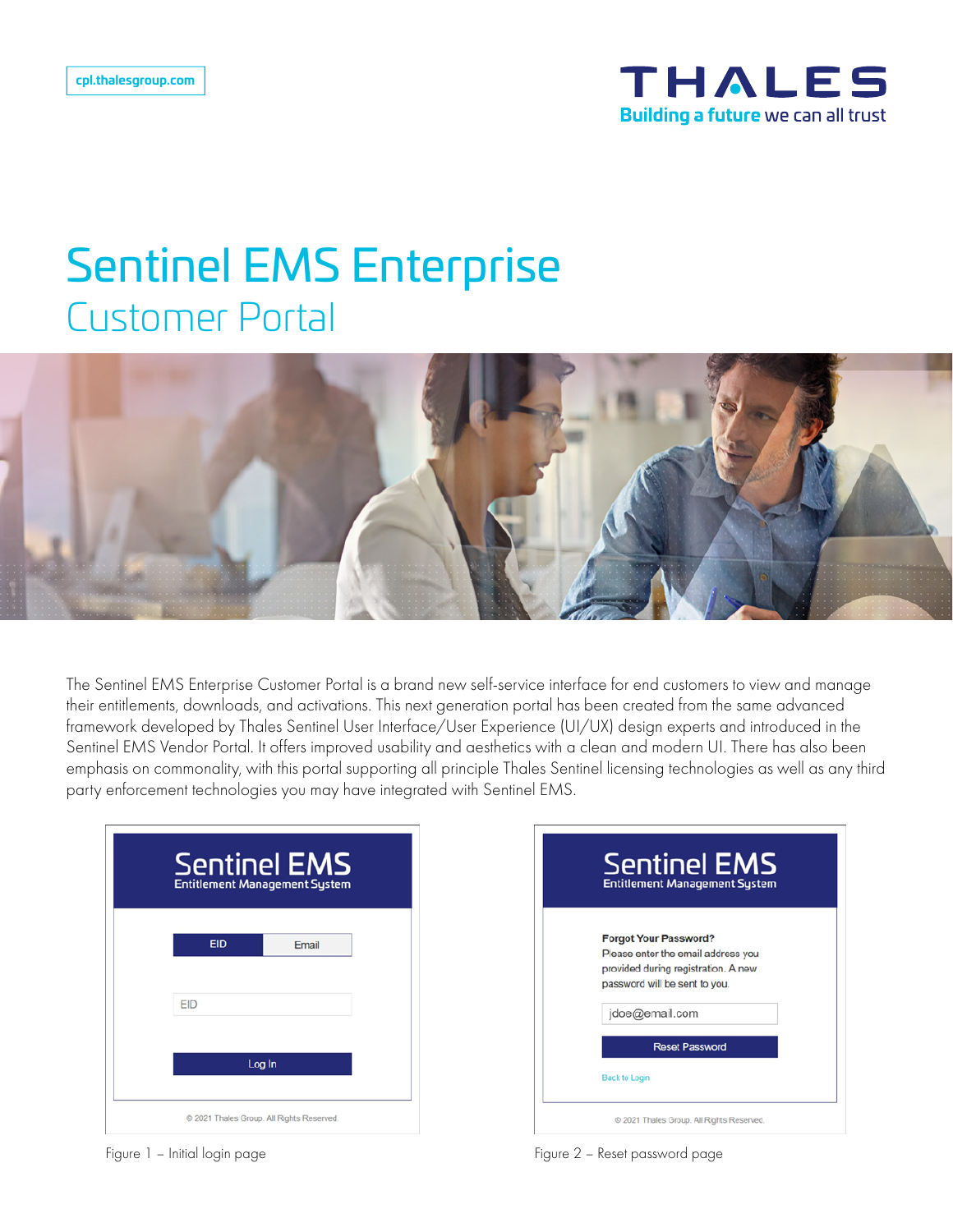The portal provides a single dashboard for end customers to view and manage entitlements and licensing for their products and services. As a vendor, you can easily configure presets for the Customer Portal, such as allowed login methods and user registration requirements via a few mouse clicks in the Sentinel EMS Vendor Portal.

Another primary advantage with this portal is the ease at which it can be rebranded. You can include your own logo's, modify the color schemes to match your own corporate branding, and change the favicon again with just a few mouse clicks. No special custom branches are needed to have a more tailored experience. Since this is a customer-facing portal, we fully recognize the importance of being able to align the look and feel with your existing portals, tools, and websites.

The **Entitlements** pages allow end customers to view the products they are entitled to, list all entitlements issued, and view details on those entitlements such as duration, quantities and any special terms. Product activations are also initiated from the Entitlements page.

| Sentinel EMS<br><b>Entitlement Management System</b> |                                                                                       |                      | $\Theta$ demoCnt12 $\times$ $\Theta$ Help |
|------------------------------------------------------|---------------------------------------------------------------------------------------|----------------------|-------------------------------------------|
| $\langle$                                            | <b>Entitlements</b>                                                                   |                      |                                           |
| <b>B</b> Entitlements                                | Search: EID<br>$\checkmark$                                                           |                      |                                           |
| $\triangle$ Downloads                                | EID                                                                                   | <b>Creation Date</b> | · Actions                                 |
| <b>&amp;</b> Activations                             | > EID FP Lock                                                                         | 09/14/2021 09:14 AM  | ፧                                         |
|                                                      | > EID_LVH_Demo                                                                        | 09/14/2021 07:54 AM  |                                           |
|                                                      | $\sum$ EID_Test                                                                       | 09/14/2021 06:28 AM  |                                           |
|                                                      | > EID RMS RTU                                                                         | 09/14/2021 06:24 AM  |                                           |
|                                                      | > EID_RMS_Demo                                                                        | 09/14/2021 06:23 AM  |                                           |
|                                                      | > EID_RTU                                                                             | 09/14/2021 06:19 AM  |                                           |
|                                                      | > EID Fit                                                                             | 09/14/2021 06:18 AM  |                                           |
|                                                      | > EID Demo                                                                            | 09/14/2021 06:17 AM  |                                           |
|                                                      | > EID EAW                                                                             | 09/14/2021 06:17 AM  | ÷                                         |
|                                                      | > EID_Suite                                                                           | 09/14/2021 06:16 AM  |                                           |
|                                                      | $1 \quad 2$<br>$1 - 10$ of 16<br>Entries per page: 10 v<br>$\langle$<br>$\rightarrow$ |                      |                                           |

Figure 3 – List Entitlements

| <b>Sentinel EMS</b><br>Log Out @ Help<br><b>Entitlement Management System</b> |                                                      |                           |                                         |  |  |  |
|-------------------------------------------------------------------------------|------------------------------------------------------|---------------------------|-----------------------------------------|--|--|--|
| $\left\langle \right\rangle$                                                  | <b>Entitlements</b>                                  |                           |                                         |  |  |  |
| <b>■</b> Entitlements                                                         | Search: EID<br>$\checkmark$                          |                           |                                         |  |  |  |
| $\frac{1}{26}$ Downloads                                                      | EID                                                  |                           | <b>Creation Date</b><br>- Actions       |  |  |  |
| <b>&amp;</b> Activations                                                      | 93f0d289-6975-4eef-b1d7-6a0e7419b8bc<br>$\checkmark$ |                           | $\ddot{\ddot{}}$<br>09/14/2021 09:31 AM |  |  |  |
|                                                                               | <b>Associated Products</b>                           |                           |                                         |  |  |  |
|                                                                               | Product Name                                         | <b>Activated Quantity</b> | <b>Available Quantity</b>               |  |  |  |
|                                                                               | My Product 1.0                                       | None                      | 100                                     |  |  |  |
|                                                                               | Activate                                             |                           |                                         |  |  |  |
|                                                                               | $1 - 1 of 1$                                         |                           |                                         |  |  |  |
|                                                                               |                                                      |                           |                                         |  |  |  |
|                                                                               |                                                      |                           |                                         |  |  |  |
|                                                                               |                                                      |                           |                                         |  |  |  |
|                                                                               | @ 2021 Thales Group. All Rights Reserved.            |                           |                                         |  |  |  |

Figure 4 – Entitlement details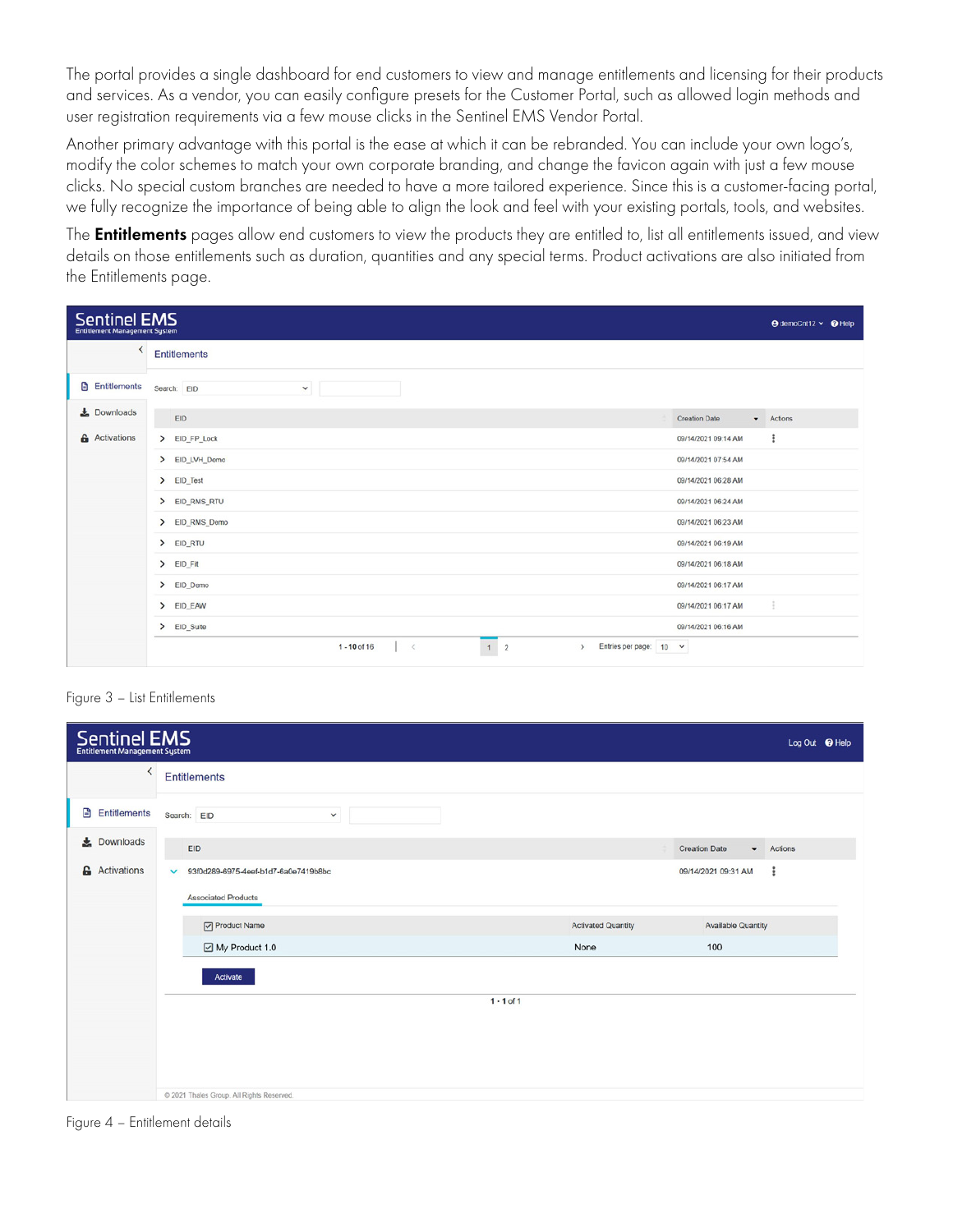The **Downloads** page allows end customers to view and download any products or associated content that they are entitled to download.

*Note that the download functionality is only available when used in conjunction with Electronic Software Delivery (ESD). The relationships between customers, entitlements and associated downloads would be managed from the Sentinel EMS Vendor Portal.* 

Figure 5 – Downloads page

| Sentinel EMS             |                  |                                           |                             |                     |                                | $\Theta$ demoCnt12 $\times$ $\Theta$ Help |
|--------------------------|------------------|-------------------------------------------|-----------------------------|---------------------|--------------------------------|-------------------------------------------|
| $\overline{\phantom{0}}$ | <b>Downloads</b> |                                           |                             |                     |                                |                                           |
| B<br>Entitlements        |                  | Search: Name<br>$\checkmark$              |                             |                     |                                |                                           |
| $\frac{1}{26}$ Downloads |                  | Name                                      | - Description               | <b>Release Date</b> | Products                       | Actions                                   |
| <b>&amp;</b> Activations | $\checkmark$     | Down Demo                                 |                             |                     | MyProduct 2.0<br>MyProduct 1.0 |                                           |
|                          |                  | <b>Associated Products</b>                | <b>Associated Downloads</b> |                     |                                |                                           |
|                          |                  | Name                                      |                             |                     |                                | Actions                                   |
|                          | MyProduct 1.0    |                                           |                             |                     |                                | Download                                  |
|                          |                  | MyProduct 2.0                             |                             |                     |                                |                                           |
|                          |                  |                                           |                             | $1 - 1 of 1$        |                                |                                           |
|                          |                  |                                           |                             |                     |                                |                                           |
|                          |                  |                                           |                             |                     |                                |                                           |
|                          |                  |                                           |                             |                     |                                |                                           |
|                          |                  | C 2021 Thales Group. All Rights Reserved. |                             |                     |                                |                                           |

The **Activations** page allows customers to view and manage all of the activations that have been performed for a given login or entitlement ID (EID). From this page it is possible to view all of the activations that have been performed, when they were made, and the quantity that were activated at the time. This allows deployment rates to be tracked, and determine when limits and quantities will be exhausted. From this page, previous activations can also be deactivated or revoked.

Figure 6 – Activations page

| <b>Sentinel EMS</b><br><b>Entitlement Management System</b> |                             |                                  |                                                                         |                                         |                           | $\Theta$ demoCnt12 $\times$ $\Theta$ Help |
|-------------------------------------------------------------|-----------------------------|----------------------------------|-------------------------------------------------------------------------|-----------------------------------------|---------------------------|-------------------------------------------|
|                                                             | <b>Activations</b>          |                                  |                                                                         |                                         |                           |                                           |
| Entitlements<br>₿                                           | Search: AID                 | $\checkmark$                     |                                                                         |                                         |                           |                                           |
| $\frac{1}{26}$ Downloads                                    | <b>Activation Date</b>      | <b>Product Name</b><br>$\bullet$ | <b>AID</b>                                                              | ×<br>EID                                | <b>Activated Quantity</b> | Actions                                   |
| <b>&amp;</b> Activations                                    | 209/14/2021                 | Prd Lock Trial2 12               | 1b6a2965-4003-4026-bb5c-bdaa791a9819                                    | EID MultiLock                           |                           | Revoke                                    |
|                                                             | 209/14/2021                 | Prd Lock Trial 12                | f0024b87-f13c-4af5-be36-7c3f90bd3e4a                                    | EID MultiLock                           |                           |                                           |
|                                                             | 09/14/2021<br>$\rightarrow$ | Prd_Lock_Trial 12                | 70c1fb6f-9224-4e86-9a0e-8580a05fc986                                    | EID_FP_Lock                             |                           |                                           |
|                                                             | 09/14/2021<br>$\rightarrow$ | Prd RTU 12                       | 99a9f57e-ee92-4004-ae32-df1299b1b751                                    | EID RMS RTU                             |                           |                                           |
|                                                             | 209/14/2021                 | Prd Lock_Trial2 12               | d36f4a3a-38ac-4581-85fc-d3dccfc90ca0                                    | EID RMS RTU                             | $\overline{1}$            |                                           |
|                                                             | 209/14/2021                 | Prd Fit 11                       | f971e476-d5cd-4f54-bd3e-c024f54b6445                                    | EID Fit                                 | $\mathbf{1}$              |                                           |
|                                                             | 09/14/2021<br>$\rightarrow$ | Prd Fit 11                       | 51d14575-b797-4302-aeac-abc615ee8fa3                                    | EID_Fit                                 |                           |                                           |
|                                                             | 09/14/2021<br>$\rightarrow$ | Prd_LVH_Demo child               | d1aa286d-bcc8-4c30-8346-ed182c1252cd                                    | EID LVH Demo                            |                           |                                           |
|                                                             | 09/14/2021<br>$\rightarrow$ | Prd Lock_Trial 12                | f8696430-d538-45a2-9942-caa7eacdee97                                    | EID MultiLock                           |                           | Revoke 5                                  |
|                                                             | 09/14/2021<br>$\rightarrow$ | Prd Lock Trial 12                | 3203c537-ab31-465d-a5c9-47b6d5dde860                                    | EID FP_OnPrim                           | $\overline{1}$            |                                           |
|                                                             |                             | $1 - 10$ of 26                   | $\mathbf{1}$<br>$\overline{2}$<br>$\overline{\mathbf{3}}$<br>$\epsilon$ | Entries per page: 10 V<br>$\rightarrow$ |                           |                                           |